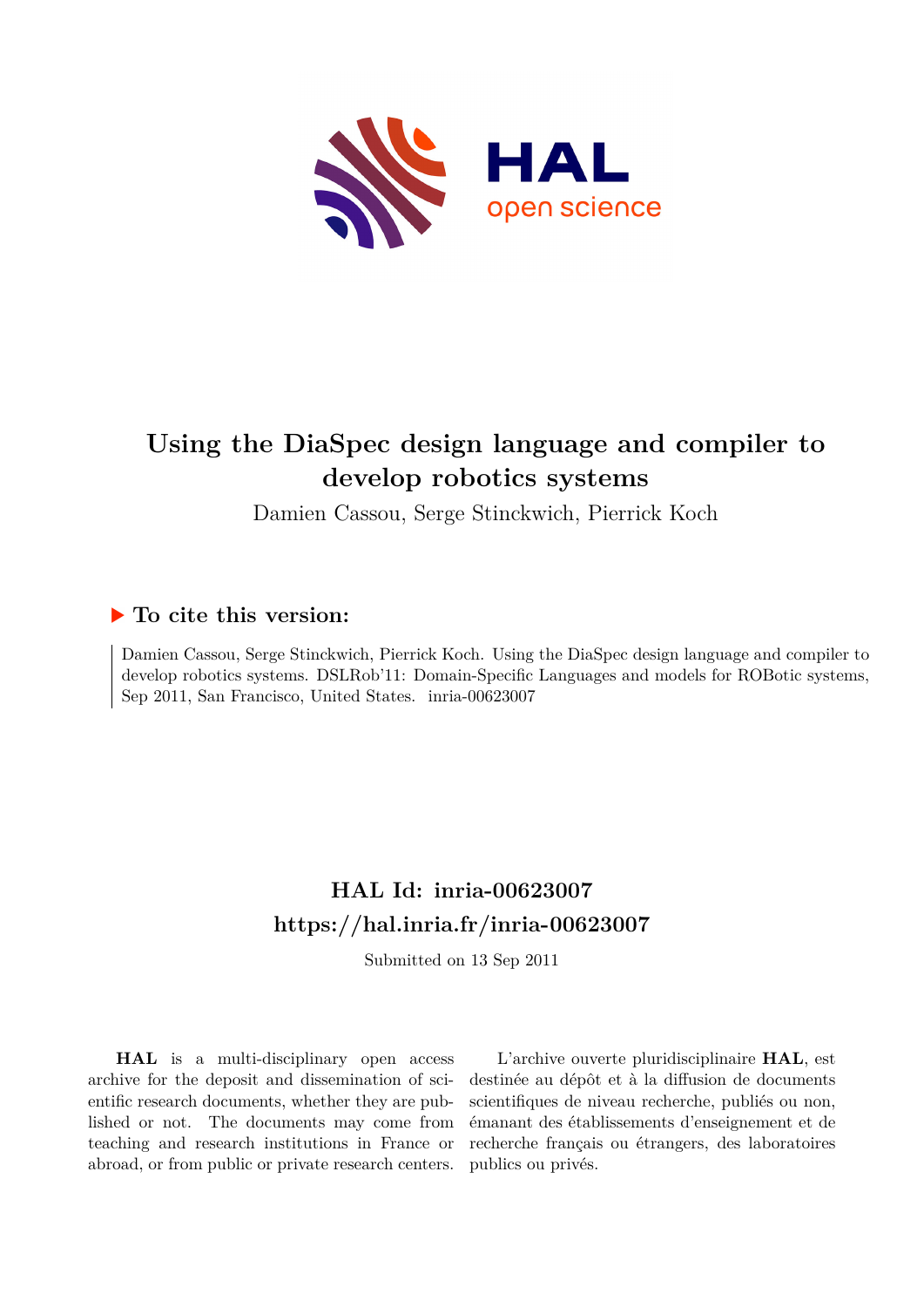### Using the DiaSpec design language and compiler to develop robotics systems

Damien Cassou Software Architecture Group, HPI University of Potsdam, Germany

damien.cassou@hpi.uni-potsdam.de

Serge Stinckwich UMI 209 UMMISCO IRD/IFI/Vietnam National University serge.stinckwich@ird.fr

Pierrick Koch UMR 6072 GREYC Université de Caen-Basse Normandie/CNRS/ENSI-CAEN pierrick.koch@unicaen.fr

*Abstract*— A Sense/Compute/Control (SCC) application is one that interacts with the physical environment. Such applications are pervasive in domains such as building automation, assisted living, and autonomic computing. Developing an SCC application is complex because: (1) the implementation must address both the interaction with the environment and the application logic; (2) any evolution in the environment must be reflected in the implementation of the application; (3) correctness is essential, as effects on the physical environment can have irreversible consequences.

The SCC architectural pattern and the DiaSpec domainspecific design language propose a framework to guide the design of such applications. From a design description in DiaSpec, the DiaSpec compiler is capable of generating a programming framework that guides the developer in implementing the design and that provides runtime support. In this paper, we report on an experiment using DiaSpec (both the design language and compiler) to develop a standard robotics application. We discuss the benefits and problems of using DiaSpec in a robotics setting and present some changes that would make DiaSpec a better framework in this setting.

#### I. INTRODUCTION

A Sense/Compute/Control (SCC) application is one that interacts with the environment [17]. The SCC architectural pattern guides the description of SCC applications and involves four kinds of components, organized into layers [6], [10]: (1) *sensors* at the bottom, which obtain information about the environment; (2) then *context operators*, which process this information; (3) then *control operators*, which use this refined information to control (4) *actuators* at the top, which finally impact the environment. A robotics application is a kind of SCC application where the environment is composed of a robot (sensors/actuators/body, control architecture, *etc*) and the robot's neighborhood (the walls, ground, people, *etc*) [15]. As noticed by Taylor *et al.* [17], the Sense/Plan/Act architecture [15], widely used in robotics, closely resembles the SCC architectural pattern.

DiaSpec is a domain-specific design language dedicated to describing SCC applications [6], [7]. From such a design description, the DiaSpec compiler produces a dedicated Java programming framework that is both *prescriptive* and *restrictive*: it is prescriptive in the sense that it guides the developer, and it is restrictive in the sense that it limits the developer to what the design description allows. By separating application logic (implemented by the developers) and runtime support (generated in the programming framework), DiaSpec facilitates the design, implementation and evolution of SCC applications.

#### *Contributions*

Our contributions are as follows:

- *A report* on an experiment of designing and implementing a standard robotics application in the SCC architectural pattern with the DiaSpec domain-specific design language and framework (Sections [II](#page-1-0) and [III\)](#page-3-0). This report includes detailed instructions and guidelines to allow further experiments.
- *A discussion* of the benefits and problems of using DiaSpec in a robotics setting (Section [IV\)](#page-5-0). This discussion includes a list of changes to DiaSpec that would make it a better framework for developing new robotics applications.

We finally highlight some related works and conclude in sections [V](#page-6-0) and [VI.](#page-7-0)

#### II. DESIGNING A ROBOTICS APPLICATION

<span id="page-1-0"></span>In this section we first explain how to decompose a robotics application in DiaSpec component types. Then we present a case study that we use as an example of how to describe a robotics application with DiaSpec.

In the rest of this paper we use  $ROS<sup>1</sup>$  $ROS<sup>1</sup>$  $ROS<sup>1</sup>$  as the underlying middleware for our case study. We believe it is a good choice as ROS is becoming a standard within the robotics community. It is important to note however that our approach and DiaSpec are independent of any middleware.

#### *A. Decomposing*

Designing an application with DiaSpec requires a decomposition in layers. Each layer corresponds to a separate type of component:

• A *sensor* sends information sensed from the environment to the context operator layer through data *sources*. A sensor can both push data to context operators and respond to context operator requests. We use the term "sensor" both for entities that actively retrieve information from the environment, such as system probes, and

<span id="page-1-1"></span><sup>1</sup><http://www.ros.org/wiki/>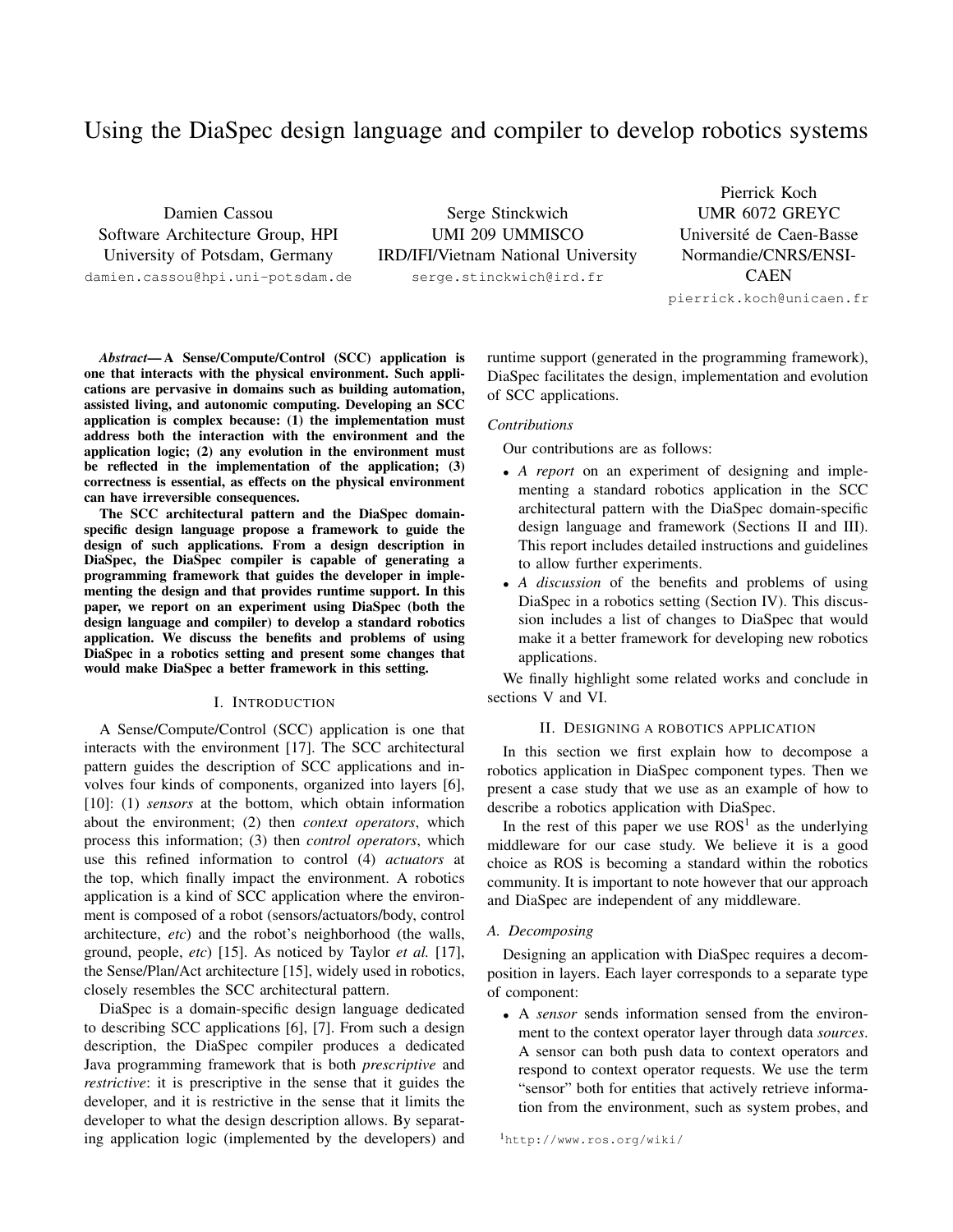entities that store information previously collected from the environment, such as structured information coming from the middleware.

- A *context operator* refines (aggregates and interprets) the information given by the sensors. Context operators can push data to other context operators and to control operators. Context operators can also respond to requests from parent context operators.
- A *control operator* transforms the information given by the context operators into orders for the actuators.
- An *actuator* triggers actions on the environment.

The following details the steps to follow to decompose a robotics application into these component types.

*Reusing existing components:* In the presence of a previous application developed with DiaSpec, it is possible and advisable to reuse as much components as possible. Depending on the amount of reused components this can have a huge impact on the application of the other steps.

*Listing capabilities:* Each robot comes with its own set of capabilities (*e.g.,* sensing motion and projecting light). A developer should map these capabilities to sensor sources and actuator actions. A developer should then group related sources and actions inside *entity classes* (*e.g.,* a camera providing a picture source and zooming action). Beside sources and actions, an entity class may also have *attributes* to characterize its instances (*e.g.,* resolution, accuracy and status). In the presence of a high-level middleware (such as ROS), it can be useful to also map capabilities of the middleware into sources and actions (*e.g.,* a mapping or a localization capability).

*Identifying main context operators:* The next step of the decomposition in components is the identification of the main high-level pieces of information required by the application. A developer should map these pieces of information to context operators and use them as input to control operators.

*Decomposing into lower-level pieces:* Then, a developer must identify lower-level context operators that act as input sources for the higher-level ones. This decomposition is typically done in several steps, each step slightly lowering the level of previously identified context operators. This decomposition ends when each identified context operator can directly take its input from a set of sensor sources.

*Identifying control operators:* From the high-level context operators a developer has to derive a set of control operators that will send orders to actuators. Because a developer can not reuse the code of a control operator in another part of the application, it is important that this code is as simple as possible. If there is opportunity for reuse, the code should be moved to a new context operator.

*Identifying data types:* While proceeding with the above steps it is also necessary to define data types. A developer then use these types to describe entity sources, context operators, and parameters of actuator actions. A data type is either primitive (*e.g.,* integer, boolean and float), an enumeration of names (*e.g.,* a luminosity can either be low, normal or high), or a structure (*e.g.,* a coordinate with x and y fields). An important question arises in the presence



<span id="page-2-0"></span>Fig. 1. The case study decomposed into the different type of components of DiaSpec

of a high-level middleware (such as ROS): should the types of the application be the types provided by the middleware or should the application define new types. The former solution is easier to use whereas the latter provides more decoupling. A general principle is to provide new types when their transcription in DiaSpec is straightforward (*e.g.,* a coordinate) and to reuse the middleware types otherwise (*e.g.,* ROS defines a "twist" data type that is complex enough to not be reimplemented).

#### *B. Case Study*

As a running example, we present an application that is typical of the robotics domain. In this application, a robot evolves in an unknown environment and has two modes: *random* and *exploration*. In the random mode, the robot goes straight and when an obstacle is close enough turns before going straight again. In the exploration mode, the robot goes to unvisited locations with the goal to visit as much as possible from the neighborhood. The current mode can be changed at anytime by an operator through a graphical interface. In both modes, the robot turns on an embedded projector and takes pictures when it is in a zone with obstacles.

Let us now discuss the above steps in the context of this case study (Figure [1](#page-2-0) represents the result).

*Reusing existing components:* We assume no previous DiaSpec application and thus no DiaSpec component to reuse.

*Listing capabilities:* The Bosch robotics research group develops an *exploration* capability[2](#page-2-1) based on a well-known frontier-based exploration algorithm [18]. In this algorithm the exploration is composed of two steps: a motion toward a location and a new observation of the environment at this location. The location is chosen among a set of candidate locations on the frontier between explored and unexplored

```
2http://www.ros.org/wiki/explore
```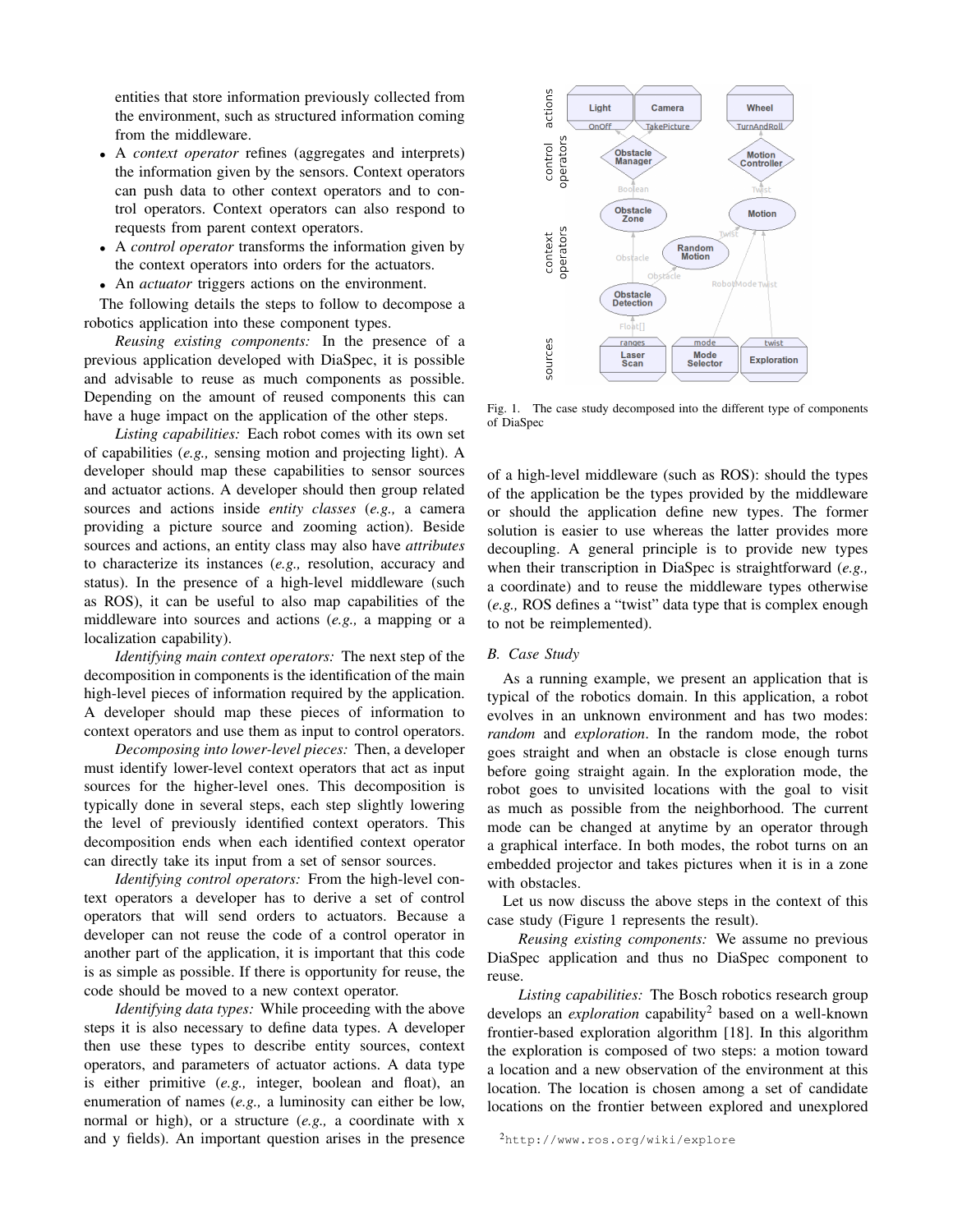space. This capability is exactly what we need for the exploration mode of the robot. Our robot comes with a rangefinder type laser scanner, a light projector, a camera, and a set of wheels. From all these capabilities, we identify:

- a LaserScan entity class with a ranges source providing laser ranges from the sensor;
- A ModeSelector entity that provides a graphical interface for the operator to choose the current mode of the robot;
- an Exploration entity that provides a source of twists for the robot;
- a Light and Camera entities that respectively enlighten the neighborhood and take pictures on request;
- a Wheel entity that can turn or roll on request;

*Identifying main context operators:* The most important activity of our robot is to move. Therefore we introduce a Motion context operator that produces a twist, representing the motion of the robot. Because our robot takes pictures and turns on its projector when it is in a zone with obstacles, we introduce an ObstacleZone context operator that indicates whether or not some obstacles are in the neighborhood.

*Decomposing into lower-level pieces:* The Motion context operator produces a twist based on which mode is selected and on the twist values coming from both modes. The selected mode is directly provided by the ModeSelector entity. We introduce a RandomMotion context operator that produces twists for the random mode. The twist for the exploration mode is directly provided by the Exploration entity. Both the ObstacleZone and RandomMotion context operators need the information about nearby obstacles. We thus introduce the ObstacleDetection context operator to indicate the proximity of an obstacle.

*Identifying control operators:* The Motion-Controller control operator takes information from the Motion context operator and transmits this information to the Wheel entity. The ObstacleManager control operator takes information from the ObstacleZone context operator and triggers the light and takes a picture with the camera.

*Identifying data types:* We have already seen that our application uses the notion of twist to indicate motion. A developer can define a twist as a pair of vectors which represent the linear and angular velocity. The robot current mode is represented as an enumeration of the RANDOM and EXPLORATION names. The ObstacleDetection context operator provides an Obstacle data type containing both a boolean to indicate if an obstacle is in front of the robot and a set of float numbers (the ranges) as provided by the laser scan giving details about the neighborhood.

#### *C. Describing with DiaSpec*

Once a developer decomposed the application using the different component types, the transcription to the DiaSpec design language is straightforward. Listing [1](#page-3-1) gives an extract of the case study transcription.

In this listing, the entity, context, and controller keywords are respectively used to introduce

```
1 import Twist as org.ros.message.geometry_msgs.Twist;
 2 structure Obstacle { isDetected as Boolean;
                        3 ranges as Float[]; }
4 enumeration RobotMode { RANDOM, EXPLORATION }
 5 action OnOff { on(); off(); }
 6 entity Light { action OnOff; }
7 entity LaserScan {
   8 source ranges as Float[];
 9 }
10 entity Exploration { source twist as Twist; }
11 entity ModeSelector { source mode as RobotMode; }
12 context ObstacleDetection as Obstacle {
13 source ranges from LaserScan;
14 }
15 context ObstacleZone as Boolean {
16 context ObstacleDetection;
17 }
18 context RandomMotion as Twist {
19 context ObstacleDetection;
20 }
21 context Motion as Twist {
22 source mode from ModeSelector;
23 context RandomMotion;
24 source twist from Exploration;
25 }
26 controller MotionController {
27 context Motion;
```
Listing 1. An extract of the description of the robotics application with the DiaSpec design language

<span id="page-3-4"></span><sup>28</sup> **action** TurnAndRoll **on** Wheel;

29 }



<span id="page-3-3"></span>Fig. 2. Overview of the DiaSpec development process

a new entity class, a new context operator, and a new control operator. For this application, we decide to reuse the Twist data type of the ROS middleware which Listing [1](#page-3-1) illustrates in line [1.](#page-3-2)

In this section we saw how to design a robotics application using the SCC architectural pattern and the DiaSpec design language. Both the pattern and the language help decomposing an application in well defined components. Both make it easy to reuse as much as possible from the underlying middleware and existing applications. In the next section we discuss how to implement a robotics application with our approach.

#### III. IMPLEMENTING A ROBOTICS APPLICATION

<span id="page-3-0"></span>The DiaSpec compiler generates a programming framework with respect to a set of declarations for entity classes, context operators and control operators (Figure [2\)](#page-3-3). For each component declaration (entity or operator) the compiler generates an abstract class. The abstract methods in this class represent code to be provided by the developer (*hole* in Figure [2\)](#page-3-3), to allow him to program the application logic (*e.g.,* to trigger an entity action) (*bump* in Figure [2\)](#page-3-3).

Implementing a DiaSpec component is done by *subclassing* the corresponding generated abstract class. In doing so, the developer is required to implement each abstract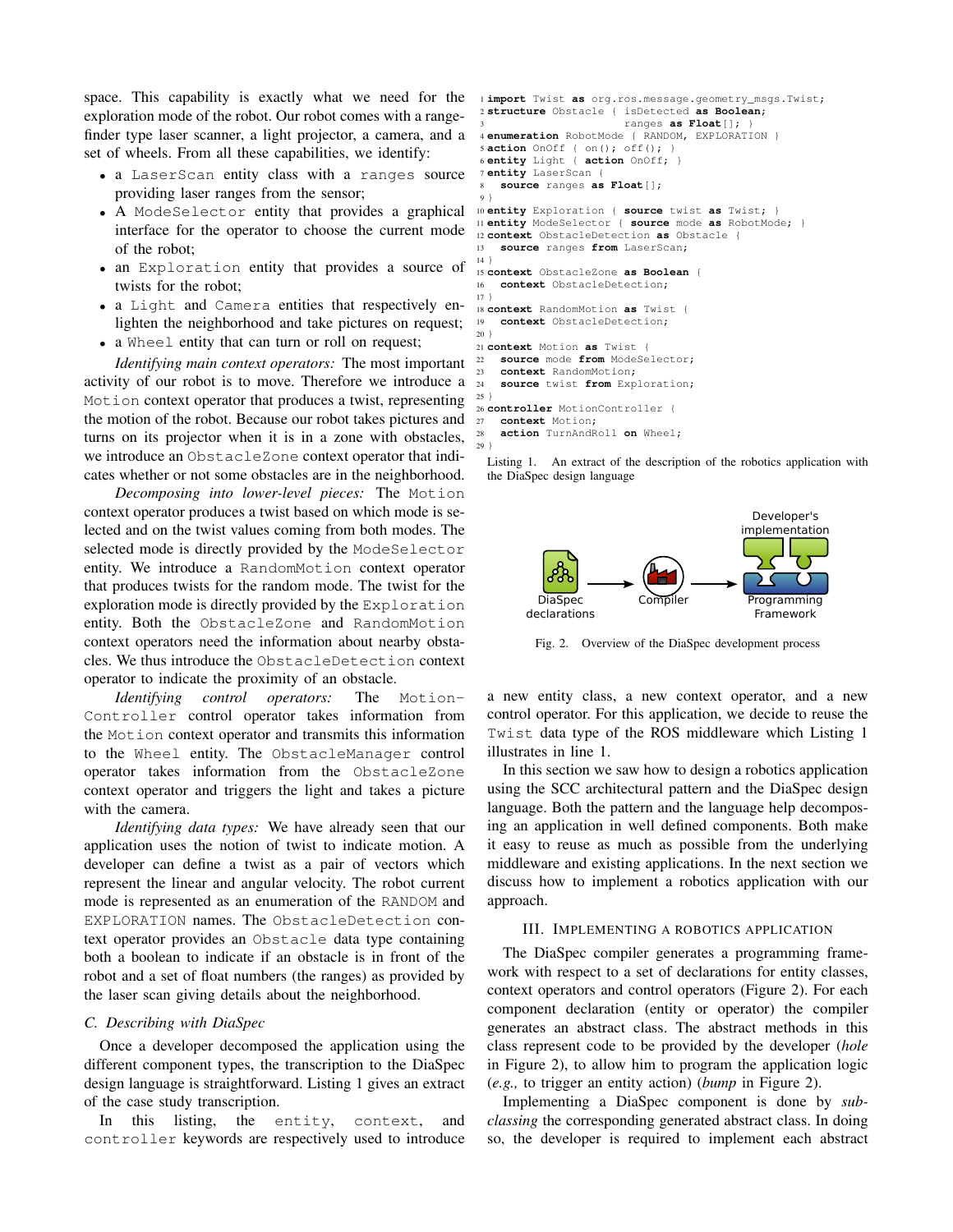method. The developer writes the application code in subclasses, not in the generated abstract classes. This strategy contrasts with generating incomplete source code to be filled by the developer. As a result, in our approach, one can change the DiaSpec declarations and generate a new programming framework without overriding the developer's code. The mismatches between the existing code and the new programming framework are revealed by the Java compiler. To facilitate the implementation process, most Java IDEs are capable of generating class templates based on super abstract classes.

In this section, we give an overview of how to implement some parts of the case study. For a more detailed description, we refer to our previous works [5]–[7].

#### *A. Implementing an operator*

For each context or control operator a dedicated abstract class is generated in the programming framework. For each input source of this operator the generated abstract class contains an *abstract method* and a corresponding *calling method*. The abstract method is to be implemented by the developer while the calling method is used by the framework to call the implementation of the abstract method with the expected arguments.

Listing [2](#page-4-0) presents a possible Java implementation of the RandomMotion context operator. The on-ObstacleDetection method is declared abstract in the AbstractRandomMotion generated super class.

Because an operator only manipulates input sources to produce a result, its implementation is independent of any robotics software framework. This facilitates operator reuse for different applications and robots.

#### *B. Implementing an entity*

Contrary to operators which are dedicated to the application logic, an entity is at the border between the application and its environment (*e.g.,* the middleware and robot hardware). Implementing an entity thus requires some knowledge of the underlying middleware or hardware.

Listing [3](#page-4-1) presents a possible Java implementation of the LaserScan entity class for the ROS middleware. When the middleware publishes a new laser scan message, this message is automatically received by the RosLaserScan instance through the ROS MessageListener interface.

Listing [4](#page-5-1) presents a possible Java implementation of the Light entity class for the ROS middleware. The constructor receives a ROS publisher as a parameter which allows the entity implementation to send commands to the robot through the middleware.

#### *C. Deploying an application*

Deploying an application requires writing a deployment script in Java. To do this, a developer creates a new Java class by sub-classing the abstract class MainDeploy generated in the programming framework. By doing so the developer is required to implement one abstract method per component and to call the deployAll() method to trigger the deployment. The ROS middleware requires an implementation

<span id="page-4-0"></span>// Implementation of RandomMotion from Listing [1](#page-3-1) line [18](#page-3-4) **public class** RandomMotion **extends** AbstractRandomMotion { // automatically called by the programming framework // when ObstacleDetection sends a new value. The method // parameter is the value sent by ObstacleDetection // whose structure is defined in Listing [1](#page-3-1) line [2](#page-3-5) @Override // from super class **public** Twist onObstacleDetection(Obstacle obstacle) { Twist cmd = **new** Twist(); **if** (obstacle.getIsDetected()) // turn cmd.angular.z = angleVelocity(obstacle.getRanges()); **else** // go straight cmd.linear.x = **new** Float(1.0); // value transmitted automatically by the programming // framework to subscribed operators (here 'Motion') **return** cmd; } **private** Float angleVelocity(List<Float> ranges) { **double** left = 0, right = 0; // we look to the left and to the right and decide // which side has more space **for** (int  $i = 0$ ;  $i <$  middle(ranges);  $i++)$ left += ranges.get(i); **for** (int  $i = middle(range)$ ;  $i < ranges.size()$ ;  $i++)$ right  $+=$  ranges.get(i); **if** (left > right) **return new** Float(-1.0); **else return new** Float(1.0); }

**private int** middle(List<Float> ranges) { **return** ranges.size() / 2; }

}

}

Listing 2. A developer-supplied Java implementation of the Random-Motion context operator described in Listing [1.](#page-3-1) The AbstractRandom-Motion super class is automatically generated into the programming framework

<span id="page-4-1"></span>// Implementation of LaserScan from Listing [1](#page-3-1) line [7](#page-3-6) **public class** RosLaserScan **extends** AbstractLaserScan **implements** MessageListener<LaserScan> {

```
// triggered when ROS publishes a LaserScan message
@Override // from ROS MessageListener
 public void onNewMessage(LaserScan message) {
  float[] ranges = message.ranges;
  // sends the list of floats to subscribed
  // context operators through the source defined
  // in Listing 1 line 8
  publishRanges(convert(ranges));
}
private List<Float> convert(float[] ranges) {
  // converts a float[] to a List<Float>
}
```
Listing 3. A developer-supplied Java implementation of the LaserScan entity class described in Listing [1,](#page-3-1) line [7.](#page-3-6) The AbstractLaserScan super class is automatically generated into the programming framework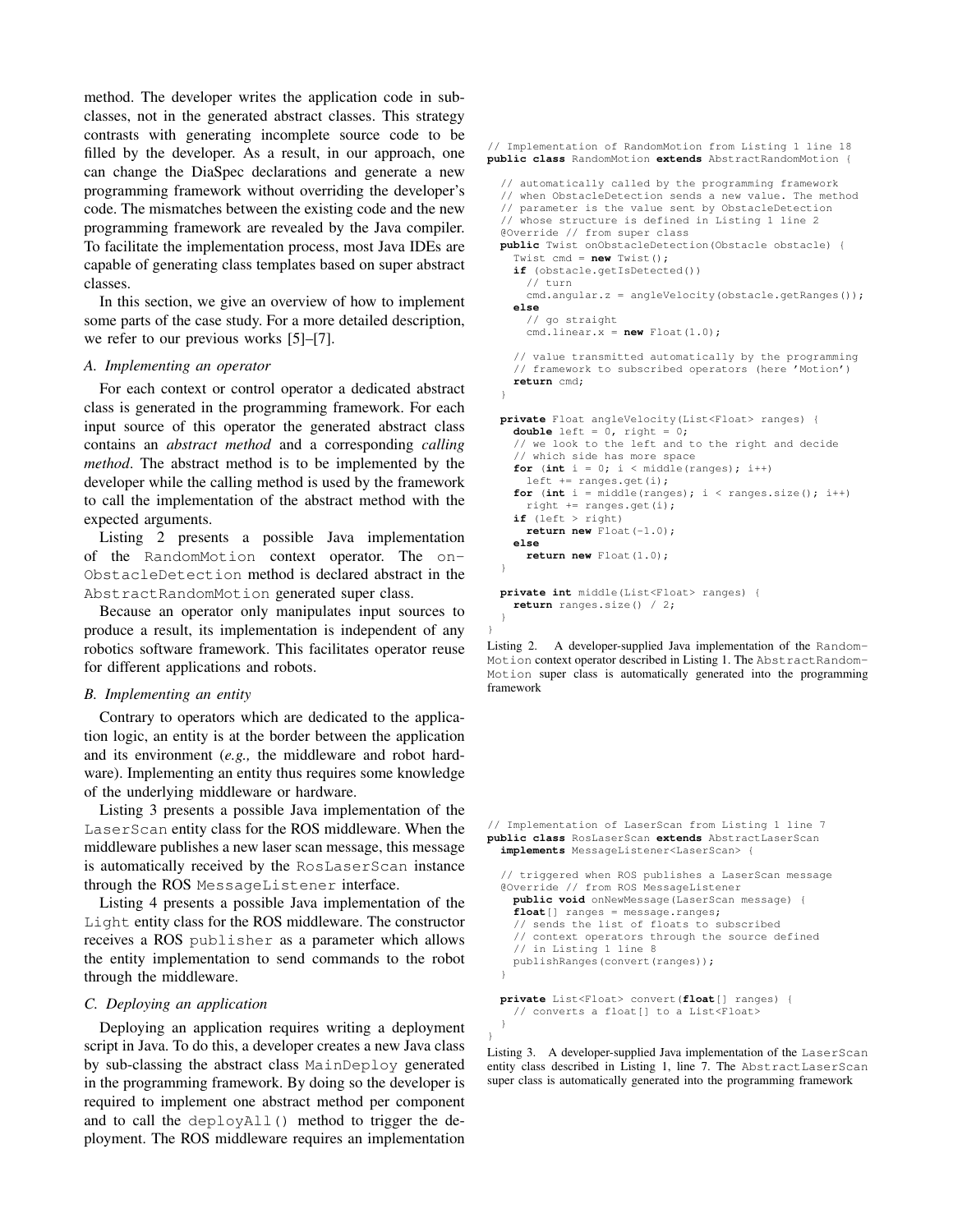```
public class RosLight extends AbstractLight {
  // A ROS publisher to communicate with the robot
  private final Publisher<Bool> publisher;
  public RosLight(Publisher<Bool> publisher) {
    this.publisher = publisher;
    publish(false);
  }
  // required by design in Listing 1 line 5 and line 6
  @Override // from super class
  protected void on() throws Exception {
    publish(true);
  }
  // required by design in Listing 1 line 5 and line 6
  @Override // from super class
  protected void off() throws Exception {
    publish(false);
  }
  // turns on or off the light depending on the parameter
  private void publish(boolean val) {
    // converts the Java type boolean to the ROS type Bool
    Bool bool = new Bool();
    bool.data = val;
    // asks the robot to trigger its light projector
    publisher.publish(bool);
  }
}
```
<span id="page-5-1"></span>// Implementation of Light from Listing [1](#page-3-1) line [6](#page-3-8)

Listing 4. A developer-supplied Java implementation of the Light entity class described in Listing [1,](#page-3-1) line [6.](#page-3-8) The AbstractLight super class is automatically generated into the programming framework



<span id="page-5-3"></span>Fig. 3. Screenshot of a simulation of the case study. On the left, a window displays the standard rviz visualization tool presenting the neighborhood visited by the robot in exploration mode. On the top-right, a button allows an operator to change the current mode of the robot. On the bottom-right, a window displays an instance of the Stage simulation engine

of the NodeMain interface. An extract of the deployment script for the case study application is shown in Listing [5.](#page-5-2)

Figure [3](#page-5-3) presents a running simulation of our case study. The code generated is integrated in the ROS middleware and the execution can be analyzed by the tools provided by ROS.

In this section we saw how to implement a robotics application on top of a programing framework generated by the DiaSpec compiler. This programming framework calls developer's code when necessary and make the development easy by passing everything the developer needs as a parameter to abstract methods. In the next section we discuss the benefits and problems of using DiaSpec in a robotics setting.

```
// Deployment script that creates ROS nodes and DiaSpec
// component instances
public class Deploy extends MainDeploy
                      implements NodeMain {
  private Node node;
  // starting point defined by ROS
@Override // from ROS NodeMain
  public void main(NodeConfiguration configuration) {
    // creates a ROS node
    NodeFactory factory = new DefaultNodeFactory();
    node = \frac{1}{100} \times . . . . node = factory.newNode("laser_cmd", configuration);
    // this is defined in the MainDeploy abstract class,
    // calls all deploy methods
    deployAll();
  \mathbf{I}// automatically called by the programming framework
  @Override // from super class
  protected void deployRandomMotions(
                  Adder<AbstractRandomMotion> adder) {
    // creates a new instance from class in Listing 2
    // and schedules for deployment
    adder.deploy(new RandomMotion());
  }
  // automatically called by the programming framework
  @Override // from super class
  protected void deployLaserScans(
                      Adder<AbstractLaserScan> adder) {
    // creates a new instance from class in Listing 3
    RosLaserScan scan = new RosLaserScan();
    // asks ROS to send laser scan messages to scan
     node.newSubscriber("/ATRV/Sick",<br>"sensor_msgs/LaserScan", scan);
    // schedules for deployment
    adder.deploy(scan);
  }
  // automatically called by the programming framework
  @Override // from super class
  protected void deployLights(
                           Adder<AbstractLight> adder) {
    // allows the application to send messages to ROS
    Publisher<Bool> rosPublisher;
    rosPublisher = node.newPublisher("/ATRV/LightAct",
                                        " std \text{msg } s / \text{Bool}");
    // creates a new instance from class in Listing 4
    RosLight lightPublisher = new RosLight(rosPublisher);
    // schedules for deployment
    adder.deploy(lightPublisher);
```
Listing 5. An extract of a developer-supplied Java deployment script for the case-study application

} }

#### IV. DISCUSSING

<span id="page-5-0"></span>DiaSpec decomposes the development of an application into two well defined stages: a design stage for which DiaSpec provides a domain-specific design language and an implementation stage for which DiaSpec provides a design-specific programming framework. With the design language and SCC architectural pattern, a developer is guided in creating components with a single responsibility each, thus enhancing reuse. An application design also explicits interactions between components making the runtime behavior easier to understand. With the programming framework dedicated to the design, a developer is guided in creating an implementation for each component. Indeed, the generated programming framework takes care of the control loop of the application as well as all interactions between the components. As a result, a developer can focus on implementing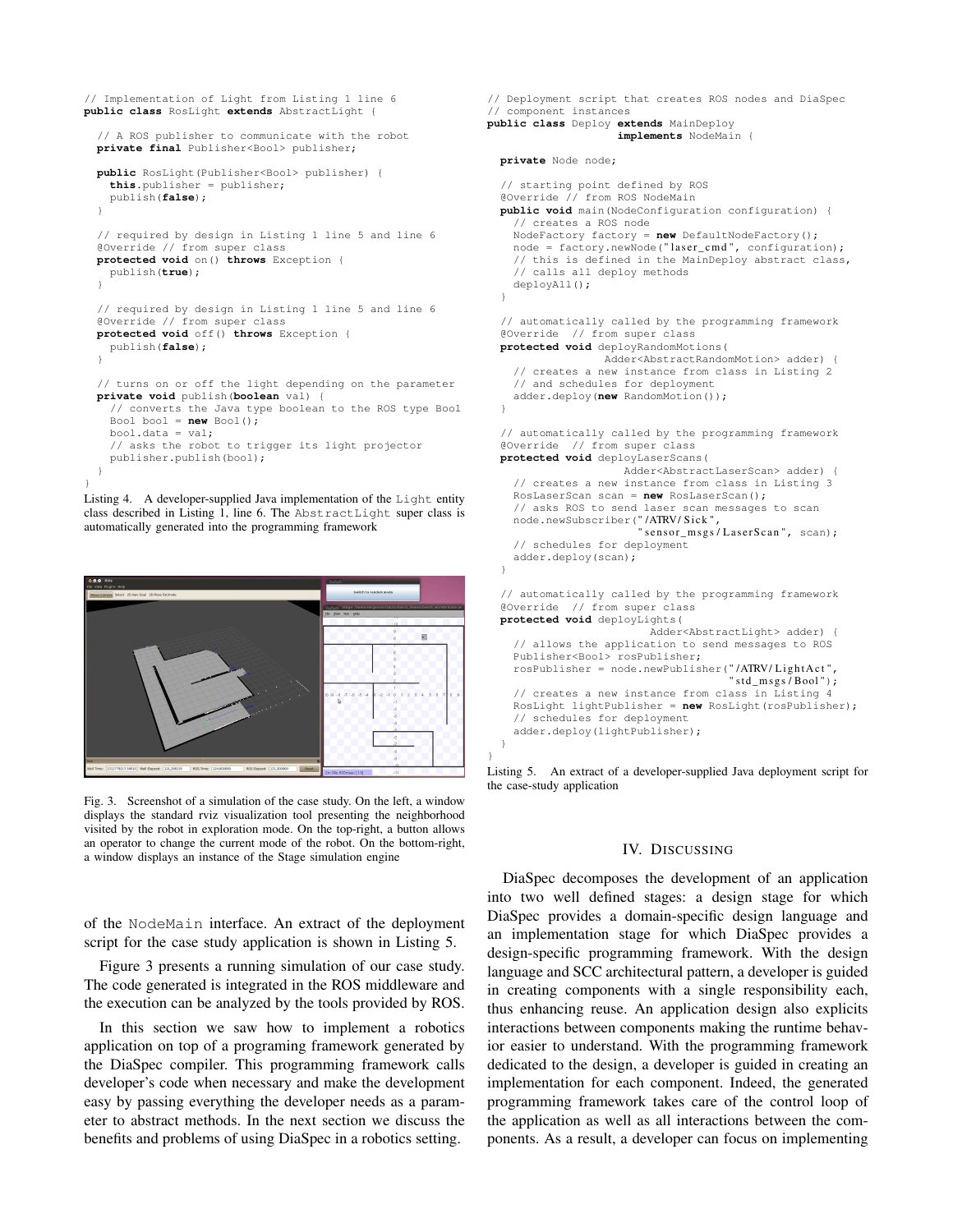the high-level application logic, letting the framework handle the details. Moreover, the programming framework provides all necessary pieces of required information directly as parameters to the abstract methods. This reduces the amount of documentation required to start using the programming framework.

In the previous sections we saw that DiaSpec can be used to design, implement and deploy a robotics application for a widely used middleware. In the following we discuss various problems we have met while applying DiaSpec in a robotics setting.

#### *A. DiaSpec Dynamicity*

DiaSpec is capable of handling appearing and disappearing entities at runtime. For example the following code lets the Motion context operator subscribe to sources of information from the Exploration and ModeSelector entities:

```
@Override
protected void postInitialize() {
  discoverExplorationForSubscribe.all().subscribeTwist();
  discoverModeSelectorForSubscribe.all().subscribeMode();
}
```
This method has to be implemented in the Motion Java class (for the Motion context operator). The programming framework takes care of updating the subscription when a new entity appears or an existing entity becomes inaccessible. As a result, a new exploration mode or a new mode selector can be deployed at runtime. We believe that in a robotics settings where most, if not all, entities are known at deployment time this additional code is most of the time unnecessary. Indeed, this code could potentially be inferred automatically from the declaration of the Motion context operator and pushed inside the generated programming framework. However, in a multi-robots settings, where a robot can discover services provided by nearby robots, the DiaSpec entity discovery and subscription mechanisms could still be useful. The DiaSpec design language could be extended to let a developer declare which entities are known at deployment time and which ones should be discovered at runtime. The compiler could then leverage this additional information to generate the necessary code in the programming framework thus reducing the work required by the developers. We plan to investigate this issue in future works.

#### *B. Data Type Reuse*

DiaSpec allows the definition of new types (structures and enumerations) as well as the importation of existing Java types. Very often, a middleware such as ROS comes with its own data types. The developer must then choose to reuse the data types coming from the middleware or define new ones. Using the middleware data types can be particularly useful as these data types can be complex such as the ROS "twist" data type. This is the solution we use for the case study and the Twist data type as is illustrated by the use of the import keyword in Listing [1,](#page-3-1) line [1.](#page-3-2) However, choosing reuse of data types from a middleware tightly couples the application with this middleware and thus prevents potential for reuse of this application with other middleware. Another solution is to develop new data types in DiaSpec. This makes the application independent from any underlying middleware. However, this requires conversion code at the boundaries of the application where communication with the middleware is required. For example, it is possible to define the Twist data type within the design as follows:

```
structure Vector3 { x as Float; y as Float; z as Float; }
structure Twist { linear as Vector3; angular as Vector3; }
```
Then, an implementation of the Wheel entity would have to convert from the DiaSpec Twist type to the ROS Twist type:

```
private org.ros.message.geometry_msgs.Twist
                                   convert(Twist twist) {
  org.ros.message.geometry_msgs.Twist rosTwist;
  rosTwist = new org.ros.message.geometry_msgs.Twist();
  rosTwist.angular = convert(twist.getAngular());
  rosTwist.linear = convert(twist.getLinear());
  return rosTwist;
}
private org.ros.message.geometry_msgs.Vector3
                            convert(Vector3 vector) {...}
```
This solution makes the code harder to read and maintain. Moreover, similar code has to be duplicated everywhere in the application where a conversion is required. An intermediate solution is to develop new data types in Java. This solution can embed required conversions in the data type itself to avoid duplication. The resulting code is still harder to read than the first one however.

#### *C. Decomposition grain*

During the development of the case study we noticed that following the SCC architectural pattern and the steps proposed in Section [II](#page-1-0) resulted in fine grained components, promoting reuse. It is however important that the developer pays attention not to create too fine grained components which would make the runtime behavior hard to understand and debug. Indeed, because the generated programming framework handles the interactions between the components, debugging very fine grained components requires stepping often into the generated programming framework. This is cumbersome and should not be needed. A possible addition to DiaSpec could involve a dedicated debugger which would let the developer debug his application without stepping into the generated programming framework.

Even with a dedicated development environment, too fine grained components make the system harder to understand. As a rule of thumb, a developer can start by creating a coarse grained component and can refine it when its implementation becomes complex, when the component requires a lot of interactions with other components, or when parts of its computation can be reused.

#### V. RELATED WORK

<span id="page-6-0"></span>Several software engineering approaches have been proposed to lower the complexity of robotics systems [3].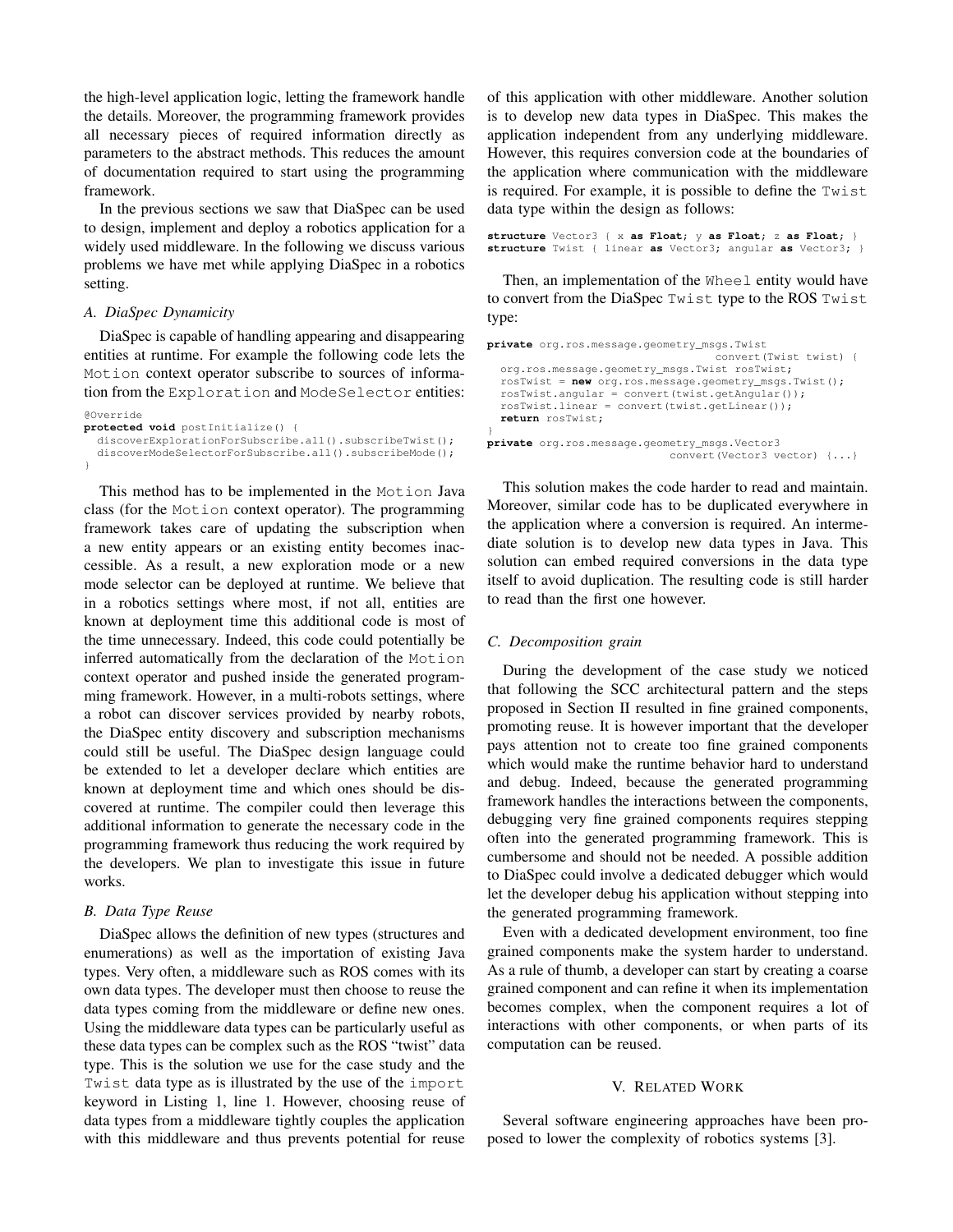*Middleware and Software Frameworks:* Numerous middleware and software frameworks have been proposed to support the implementation of robotics applications (*e.g.,* CLARATy [8], ROS [13] and Player/Stage [9]). Such approaches attempt to cover as much of the robotics domain as possible in a single programming framework. This strategy often leads to large APIs, providing little guidance to the developer and requiring boilerplate code to customize the programming framework to the characteristics of the application. In contrast, a DiaSpec-generated programming framework specifically targets one application, limiting the API to methods of interest to the developers. Our code generator could potentially target these middleware thus leveraging existing work and hiding their intricacies from the developer.

*Component-Based and Model-Driven Software Engineering:* Component-Based Software Engineering for robotics (*e.g.,* [4]) and Model-Driven Engineering for robotics (*e.g.,* OMG RTC [11], SmartSoft [14]) relies on general-purpose notations such as UML to model domainspecific concerns. By using general-purpose and established notations, these approaches leverage existing knowledge from developers and existing tools. Even though such approaches propose a conceptual framework for developing robotics applications, they only provide the user with generic tools. For example, these approaches require developers to directly manipulate UML diagrams, which become "enormous, ambiguous and unwieldy" [12]. In contrast, DiaSpec abstracts away such technologies, limiting the amount of expertise required from the developers.

*Domain-Specific Languages: Smach* is a Python embedded DSL based on hierarchical concurrent state machines for building complex robot behavior from primitive ones [1]. *Smach* is tightly coupled with ROS, allows only static compositions of behavior and can not adapt compositions to new situations during execution. SmartTCL (Smart Task Coordination Language) is an extension of Common Lisp that is used to do on line dynamic reconfiguration of the software components involved in a robot [16]: knowledge bases, simulation engines, symbolic task planners, models and low-level hardware. At design time, the developer defines execution variants that robot operates at runtime. In order to lower robotics inherent complexity, analysis and simulation tools could also be used at runtime to determine pending execution steps with specific parametrisation before the robot effectively execute them. Unlike these DSLs, DiaSpec allows a natural decomposition of applications according to the SCC architectural pattern, guiding the work of the developer. Compared to SmartTCL DiaSpec lacks the ability to recompose the components at runtime.

#### VI. CONCLUSIONS AND FUTURE WORKS

<span id="page-7-0"></span>In this paper, we have proposed to use DiaSpec, a domainspecific design language for Sense/Compute/Control applications, in a robotics setting. We have shown how this language allows a developer to structure an application in fine-grained and reusable components by following the SCC architectural pattern. Developing a complex application shows the benefits of such an approach regarding reuse of existing software components and diminution of complexity for the developer. We have also highlighted problems we have met during the development of a standard robotics application.

Being able to adapt a robotics system to different capabilities and resources is a key issue in software engineering for robotics. For example, a robot can perform two similar missions differently with different resources. Our approach facilitates changes to a robotics system by making explicit the software components and their interactions. However supporting static adaptation is insufficient in a robotics setting as robots need to dynamically adapt to resource evolutions (*e.g.,* failures and environment) while performing their tasks. *Resource-adaptive architectures* address dynamic adaptations. However, such architectures are ad hoc solutions that developers can hardly reuse and scale. Therefore, an ideal robot control architecture should be *resource-adapting*, *i.e.,* an architecture that explicitly manages and represents resources [2]. The main perspective of this work is to introduce such dynamic variability inside DiaSpec.

#### VII. ACKNOWLEDGMENTS

The authors gratefully acknowledge the INRIA Phoenix research group who granted the authors the authorization of use of DiaSuite, a tool suite which includes DiaSpec.

#### **REFERENCES**

- [1] J. Boren and S. Cousins. The SMACH high-level executive [ROS News]. *Robotics & Automation Magazine*, 17(4):18–20, 2010. [doi:](http://dx.doi.org/10.1109/MRA.2010.938836) [10.1109/MRA.2010.938836](http://dx.doi.org/10.1109/MRA.2010.938836).
- [2] Noury Bouraqadi and Serge Stinckwich. Towards an adaptive robot control architecture. In *CAR'2007: Proceedings of the 2nd National Workshop on Control Architectures of Robots, May-June*, pages 135– 149, May 2007.
- [3] Davide Brugali, editor. *Software Engineering for Experimental Robotics*. (Springer Tracts in Advanced Robotics). Springer, March 2007.
- [4] Davide Brugali, Alex Brooks, Anthony Cowley, Carle Côté, Antonio Domínguez-Brito, Dominic Létourneau, Françis Michaud, and Christian Schlegel. Trends in component-based robotics. In Davide Brugali, editor, *Software Engineering for Experimental Robotics*, volume 30 of *Springer Tracts in Advanced Robotics*, chapter 8, pages 135– 142. Springer Berlin Heidelberg, Berlin, Heidelberg, 2007. [doi:](http://dx.doi.org/10.1007/978-3-540-68951-5_8) [10.1007/978-3-540-68951-5\\_8](http://dx.doi.org/10.1007/978-3-540-68951-5_8).
- [5] Damien Cassou. *Développement logiciel orienté paradigme de conception : la programmation dirigée par la spécification*. PhD thesis, University of Bordeaux, March 2011. (in French). Available from: [http://tel.archives-ouvertes.fr/docs/00/59/](http://tel.archives-ouvertes.fr/docs/00/59/03/61/PDF/thesis.pdf) [03/61/PDF/thesis.pdf](http://tel.archives-ouvertes.fr/docs/00/59/03/61/PDF/thesis.pdf).
- [6] Damien Cassou, Emilie Balland, Charles Consel, and Julia Lawall. Leveraging software architectures to guide and verify the development of sense/compute/control applications. In *ICSE'11: Proceedings of the 33rd International Conference on Software Engineering*, pages 431– 440, Honolulu, HI, USA, May 2011. ACM. Available from: [http://](http://hal.inria.fr/docs/00/53/77/89/PDF/icse2011.pdf) [hal.inria.fr/docs/00/53/77/89/PDF/icse2011.pdf](http://hal.inria.fr/docs/00/53/77/89/PDF/icse2011.pdf), [doi:10.1145/1985793.1985852](http://dx.doi.org/10.1145/1985793.1985852).
- [7] Damien Cassou, Benjamin Bertran, Nicolas Loriant, and Charles Consel. A generative programming approach to developing pervasive computing systems. In *GPCE'09: Proceedings of the 8th International Conference on Generative Programming and Component Engineering*, pages 137–146, Denver, CO, USA, October 2009. ACM. Available from: [http://hal.inria.fr/inria-00405819/PDF/](http://hal.inria.fr/inria-00405819/PDF/gpce42-cassou.pdf) [gpce42-cassou.pdf](http://hal.inria.fr/inria-00405819/PDF/gpce42-cassou.pdf), [doi:10.1145/1621607.1621629](http://dx.doi.org/10.1145/1621607.1621629).
- [8] CLARATy: robotic software framework. http://claraty.jpl.nasa.gov. Available from: <http://claraty.jpl.nasa.gov>.